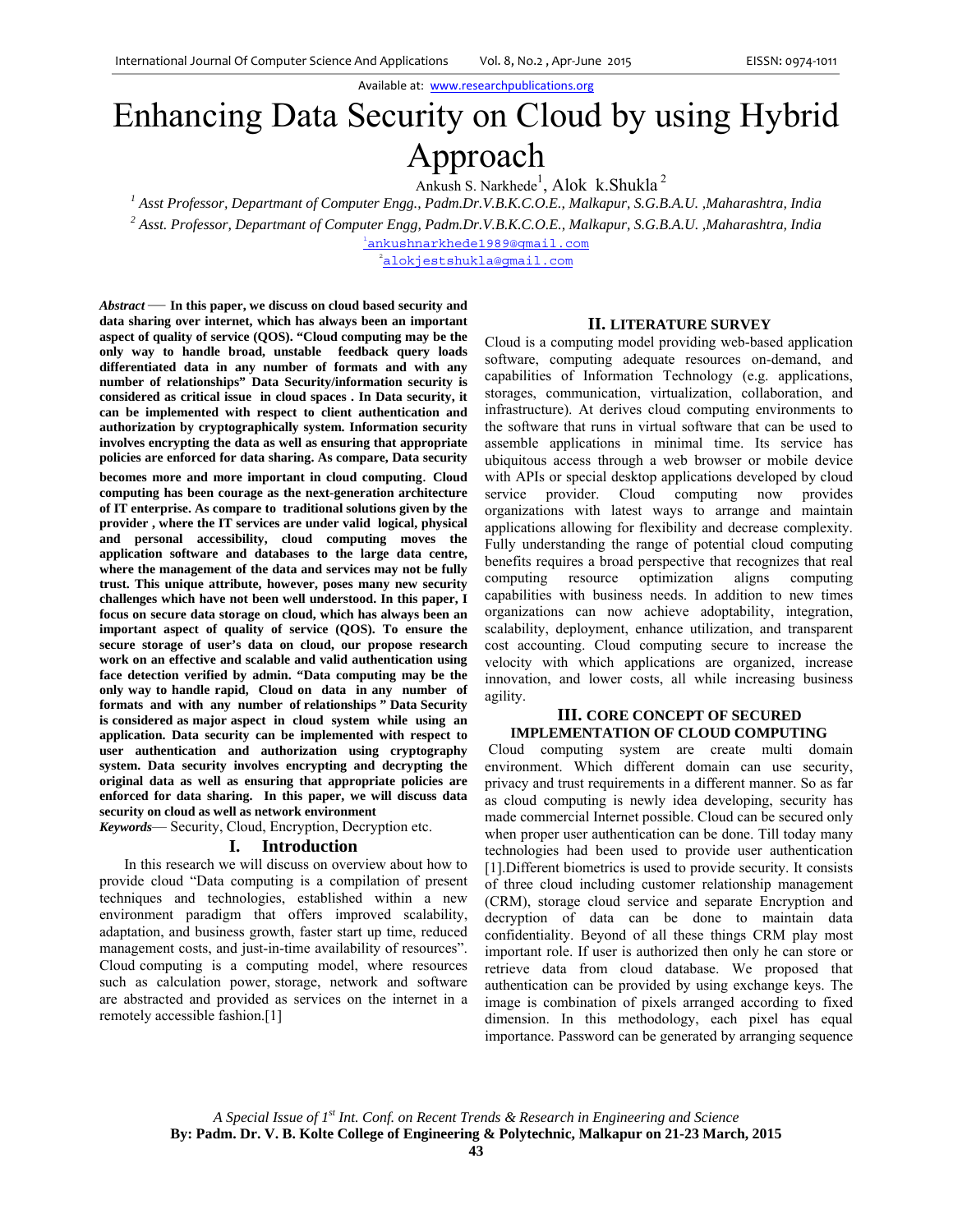#### Available at: www.researchpublications.org

of pixel. After this overall process completes at that time, the encryption or decryption service must delete all encrypted and decrypted user data. In data storage and cryptography of user data works independently. This means that those working with data storage cloud system will have no access to encrypt/decrypt user data. we are just dividing and separating the encryption or decryption cloud service from the storage as service. Basic security and privacy in an organization, the concept of extract authority is forced in business management. If the person had decided to provide access to some of the operator of an organization to decrypt the data while some of them will work on storage service only. So, it's up to user for deciding the concept of extract the authority. Consider an example of motor service system organization, the user will supposed to divide the authority in the billing department as one of the factor named as, accountant operator and another factor is accountant. Due to this reason, the accountant is responsibility for keeping records and making billing of various Motors whee cal while cashier is responsible for making payment to the customer. So, by keeping the two sections separately the company prevents from fraud if an accountant makes any. Because as accountant has authority of making billing section only and not to provide payments to the customer and the employee. This example of division of authority is design to avoid the operational risk factor. In cloud computing environment the user ties to uses effective and efficient services provided by the cloud with some of specific function. Data generated while using these services is then stored on the storage cloud service. This study related to the business model provides division as per the responsibility for data storages and data encryption or decryption. In cloud computing, Customer relationship management application can be replaced with some other services ex.ERP cloud service, account software cloud services etc. In this manner these three clouds can put separately for insuring security. The interesting point is that the SaaS, PaaS provider the dose not stored the unencrypted user data.[6,7] This ensure security and privacy to the user and reduces discloses of the data. Because when the user requests for encrypt or decrypt of the data to the encryption or decryption as service, and when all this process conversion completes and then handled it CRM application. After this overall process completes at that time, the encryption or decryption service must delete all encrypted and decrypted user data. In addition to this, data storage and decryption of user data works independently. This means that those working with data storage cloud system will have no access to decrypted user data. In short here we are just dividing and separating the encryption or decryption cloud service from the storage as service. For enhancing the security and privacy in an organization, the concept of dividing authority is applied in business management. If the user had decided to provide access to some of the operator of an organization to decrypt the data while some of them will work on storage service only. So, it's up to user for deciding the concept of dividing the authority. A. Access to data for data retrieval system Data retrieval system consists of following steps: To access data from cloud database, user authentication

is must. So firstly authentication of user can be done. This identity plays unique role during data retrieval system. Then CRM sends request to data storage, where user data is present in encrypted form. Decryption of required data takes place to fulfil the user requirement because user cannot read data in encrypted format. B. Easily access to data for data storage system the data storage system method is exactly opposite to the data retrieval. Here this process is also conducted in three main steps. To store data in cloud database, user verification is must. Until and unless user verification is confirmed the CRM cloud service will not proceed further. After successfully login the user will firstly send the request for storing data to be stored to the CRM system. Then CRM will forward the user request to the Encryption and Decryption cloud services. Presently data is in decrypted form an we will encrypt using algorithm. Encryption and decryption cloud services, enhance of decrypted data gets into encrypted form takes place in the networks the user authentication is very important while encrypting or decrypting the data as there are multiple users accessing the service. The encryption and decryption cloud service had no authority to store the data either in the encrypted form or decrypted form on the same cloud service. Cloud automatically modifies the data after sending it to its proper designation. So we will increase the data security on cloud system. After data send to the Storage Cloud Service, here the data is stored in the encrypted form along with the user Id. This will help in future to identify and differentiate the data of multiple users.



Finally Storage Cloud Service Provider will send request to user that the data is stored in the encrypted form and then

*A Special Issue of 1st Int. Conf. on Recent Trends & Research in Engineering and Science*  **By: Padm. Dr. V. B. Kolte College of Engineering & Polytechnic, Malkapur on 21-23 March, 2015**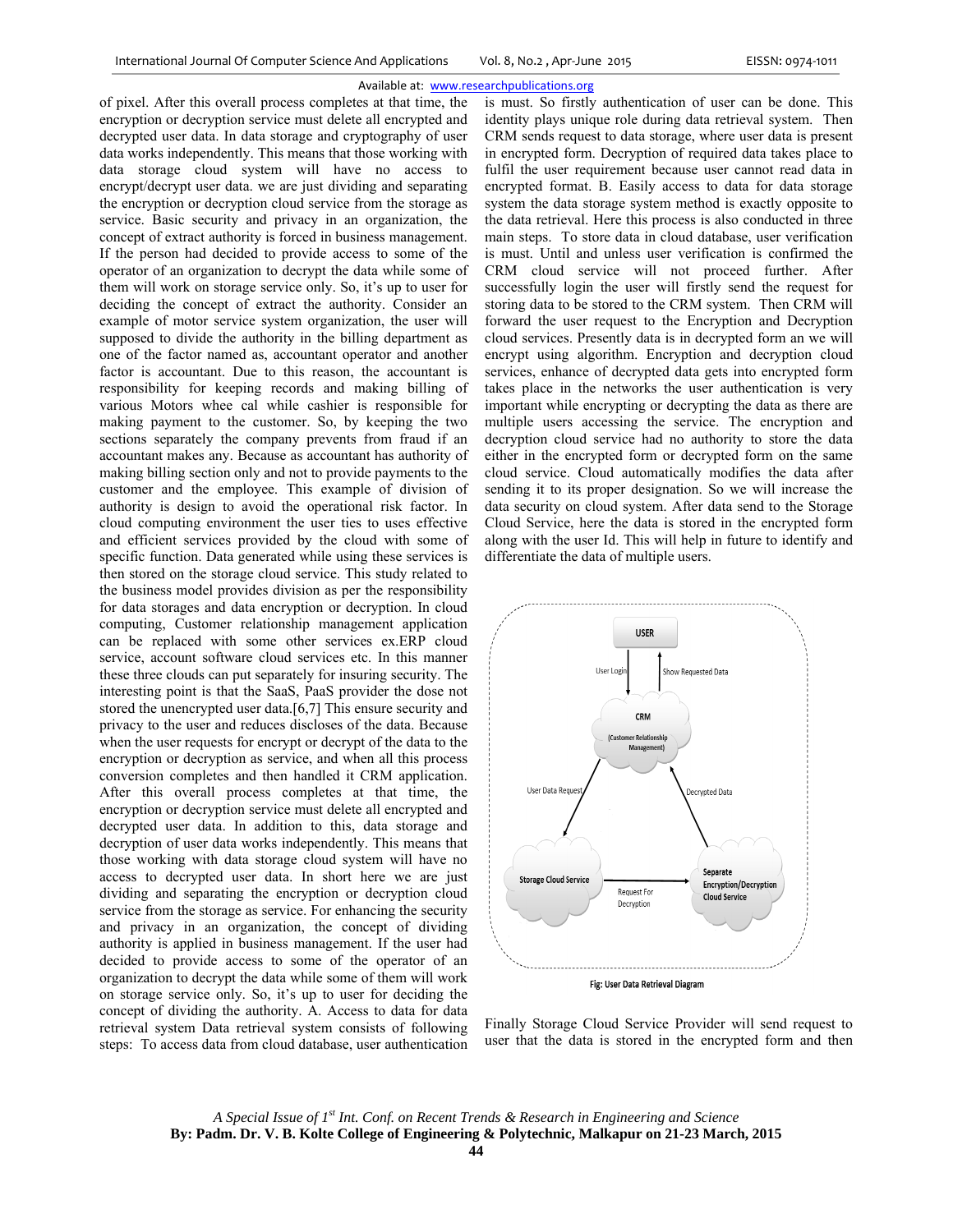#### Available at: www.researchpublications.org

decrypt on cloud. After sending confirmed request of data stored in the encrypted form to user then only the encryption and decryption Cloud data will delete the data which is stored there as on originate process for encrypting or decrypting data for completing the data storage process will delete the data. That reason would help in reduce the risk factor on data cloud of getting data hacked due to some unauthorized persons. Thus the data storage process is completed successfully. CRM business model encryption or decryption as service and storage as service are not provided by a single client. The interesting point is that the SaaS provider the dose not stored the unencrypted user data. This ensure security and privacy to the user and reduces discloses of the data. Because when the user requests for encrypt or decrypt of the data to the encryption or decryption as service, and when all this process conversion completes and then handled it CRM application. [2] After this overall process completes at that time, the encryption or decryption service must delete all encrypted and decrypted user data. In addition to this, data storage and decryption of user data works independently. This means that those working with data storage cloud system will have no access to decrypted user data. In short here we are just dividing and separating the encryption or decryption cloud service from the storage as service. For enhancing the security and privacy in an organization, the concept of dividing authority is applied in business management. If the user had decided to provide access to some of the operator of an organization to decrypt the data while some of them will work on storage service only. So, it's up to user for deciding the concept of dividing the authority. Consider and example of motor garage system organization. The user will supposed to divide the authority in the billing department as one of the factors named as, accountant operator and another factor is cashier. Due to this, the accountant is responsible for keeping records and making billing of various Motors. So, by keeping the two sectors separately the company prevents from given false query if an accountant makes any. Because as accountant has authority of making billing section only and not to provide payments to the customer and the employee. [2, 3]. These examples of division of authority are design to avoid the of the exceptional errors. In data computing environment the user ties to uses effective and efficient services provided by the cloud with some of specific function. Data generated while using these services is then stored on the storage cloud service. In this related to the business model provides division as per the responsibility for data storages and data encryption or decryption. The concept of separate encryption and decryption consider the example of CRM cloud service, storage and encryption or decryption.

#### **3.1 Appropriate access to data for data retrieval system**

As shown in the figure, these architecture required collaboration of tree cloud namely separate encryption or decryption, storage service and data service. Here we have clear at CRM an example of the latest business model. Before working process implement, the user authentication is verified by the administrator until user verification completed this architecture mandate that the user must to do validate login

registration and contact with the CRM cloud service? For this user's access authorization process, we can use e-commerce or other services which have capabilities of securely verified the user registration, such as reply login verification, one time password etc. Using authentication of the clients and satisfaction of any criteria set out in the access delegation, and then only CRM service system accepts any kind of request feedback the user. After the user logs into the CRM system, is the CRM receive request for client information, it will execute a data Retrieval program. In the data retrieval system, one the user logging has been successfully verified by the admin, the CRM will access the user request for the data retrieval and modify. Every user associated to an organization has its own user ID for verification. This entity helps to know about the user data in the storage cloud system. The CRM will precede the user request to the storage service system, where user data are stored in to the encrypted form. So these data is not readable by the user.[2]

## **3.2 Appropriate access to data for data storage system**

The data storage system methodology is exactly opposite to the data retrieval. The process of data storing is carried out in three main steps. Firstly the user will do login. Then after user authentication is done for verification purpose. This process has carried out under CRM cloud structure. After authentication, user will send request for accessing data present inside cloud storage database. Before storing things in database, user id, password, request etc has to be encrypted and decrypted many times. Only authorized users can store data inside cloud database. Cloud will automatically delete temporary data so that data integrity and security can be achieved. As authentication and authorization both are needed, chance for data to be hacked got reduced.

# **IV. PROPOSED METHODOLOGY OF PGP FRAMEWORK OF ENSURING SECURITY**



Fig: - Implementation of hybrid cryptography to secure cloud

*A Special Issue of 1st Int. Conf. on Recent Trends & Research in Engineering and Science*  **By: Padm. Dr. V. B. Kolte College of Engineering & Polytechnic, Malkapur on 21-23 March, 2015**